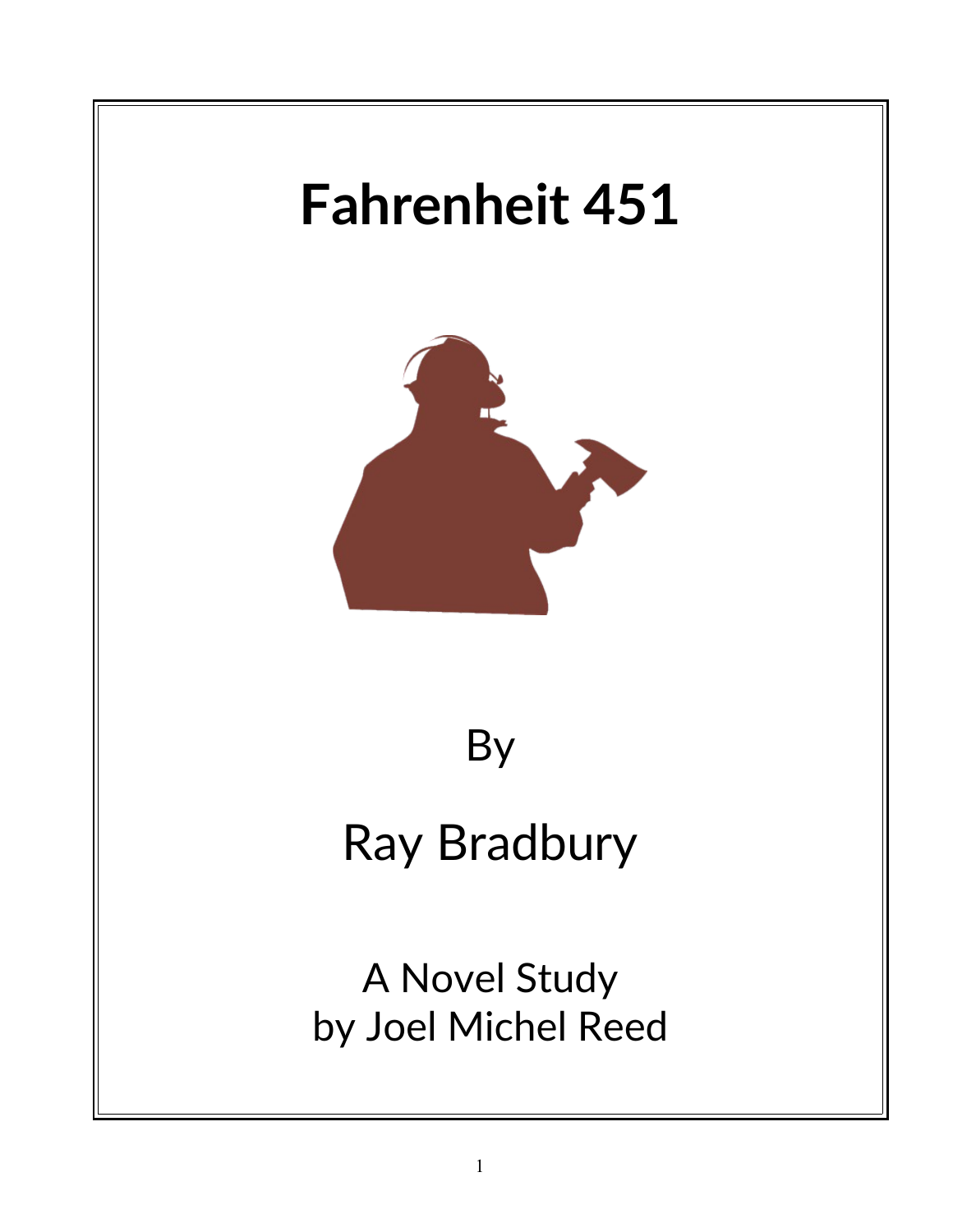*By Ray Bradbury*



**Table of Contents**

| <b>Suggestions and Expectations</b> | 3  |
|-------------------------------------|----|
|                                     |    |
| List of Skills                      | 4  |
| Synopsis / Author Biography         | 5  |
| <b>Student Checklist</b>            | 6  |
| Reproducible Student Booklet        |    |
| <b>Answer Key</b>                   | 42 |

**About the author:** Joel Reed has over 70 published novel studies and is the author of four  $|$ novels. For information on his work and literature, please visit  $\overline{\text{www.reednovelstudies.com}}$ 

> Copyright © 2013 Joel Reed Revisions Completed in 2022 All rights reserved by author. Permission to copy for single classroom use only. Electronic distribution limited to single classroom use only. Not for public display.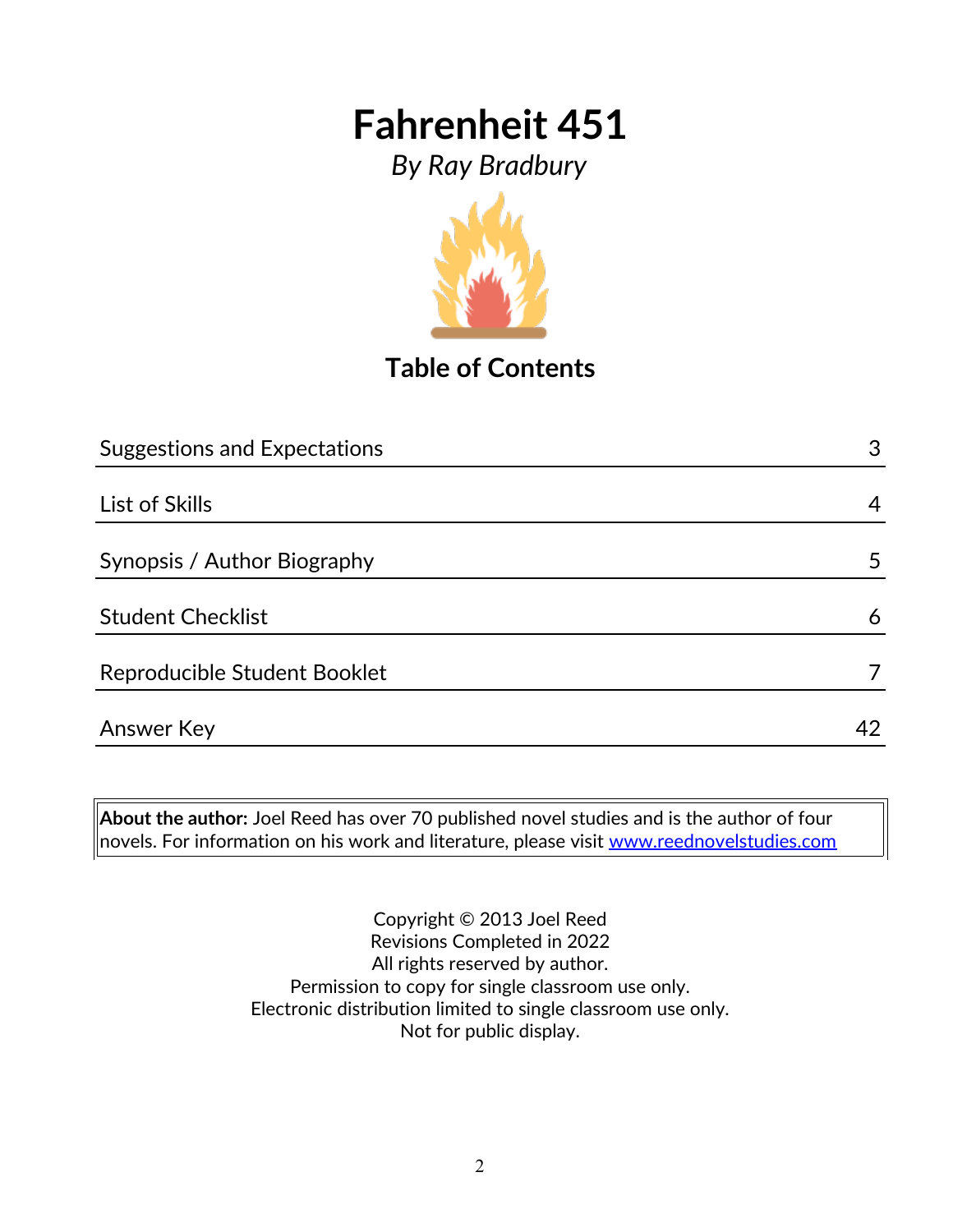*By Ray Bradbury*



### **Suggestions and Expectations**

This curriculum unit can be used in a variety of ways. Each section of the novel study focuses on one chapter of **Fahrenheit 451** and is comprised of five of the following different activities:

- Before You Read
- Vocabulary Building
- Comprehension Questions
- Language Activities
- Extension Activities

### **Links with the Common Core Standards (U.S.)**

Many of the activities included in this curriculum unit are supported by the Common Core Standards. For instance the *Reading Standards for Literature, Grade 5*, makes reference to

- a) determining the meaning of words and phrases. . . including figurative language;
- b) explaining how a series of chapters fits together to provide the overall structure;
- c) compare and contrast two characters;
- d) determine how characters … respond to challenges;
- e) drawing inferences from the text;
- f) determining a theme of a story . . . **and many others.**

A principal expectation of the unit is that students will develop their skills in reading, writing, listening and oral communication, as well as in reasoning and critical thinking. Students will also be expected to provide clear answers to questions and well-constructed explanations. It is critical as well that students be able to relate events and the feelings of characters to their own lives and experiences and describe their own interpretation of a particular passage.

A strength of the unit is that students can work on the activities at their own pace. Every activity need not be completed by all students. A **portfolio cover** is included (p.7) so that students may organize their work and keep it all in one place. A **Student Checklist** is also included (p.6) so that a record of completed work may be recorded.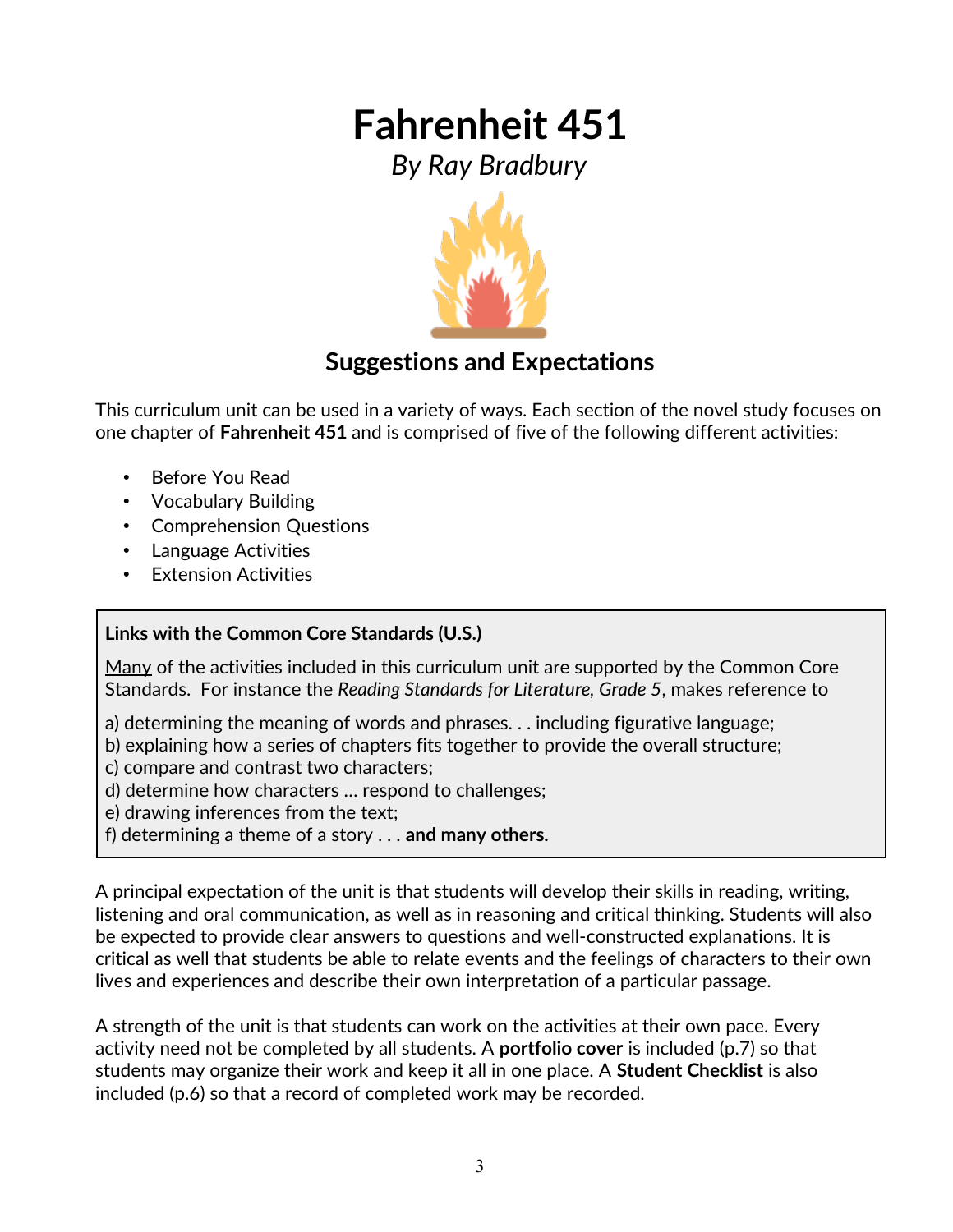## *By Ray Bradbury*

## **List of Skills**

### **Vocabulary Development**

- 1. Locating descriptive words/phrases 6. Use of singular / plural nouns
- 2. Listing synonyms/homonyms 7. Listing compound words
- 3. Identifying/creating *alliteration* 8. Identifying parts of speech
- 4. Use of capitals and punctuation 9. Identify *anagrams*
- 

#### **Setting Activities**

1. Summarize the details of a setting

#### **Plot Activities**

- 1. Complete a *time line* of events 4. Identify *cliffhangers*
- 
- 3. Complete Five W's Chart

### **Character Activities**

### **Creative and Critical Thinking**

- 
- 2. Write a newspaper story **7.** Write a book review
- 
- 
- 5. Write a short story.

#### **Art Activities**

- 
- 
- 
- 
- 
- 
- 5. Identify/create *similes* 10. Identify *personification*

- 
- 2. Identify conflict in the story 5. Identify the climax of the novel.
- 1. Determine character traits 2. Relating personal experiences
- 1. Research 6. Write a description of personal feelings
	-
- 3. Participate in a talk show 8. Complete an Observation Sheet
- 4. Conduct an interview 9. Complete a KWS Chart
- 1. A Storyboard 3. Design a cover for the novel
- 2. Create a collage 4. Create a comic strip.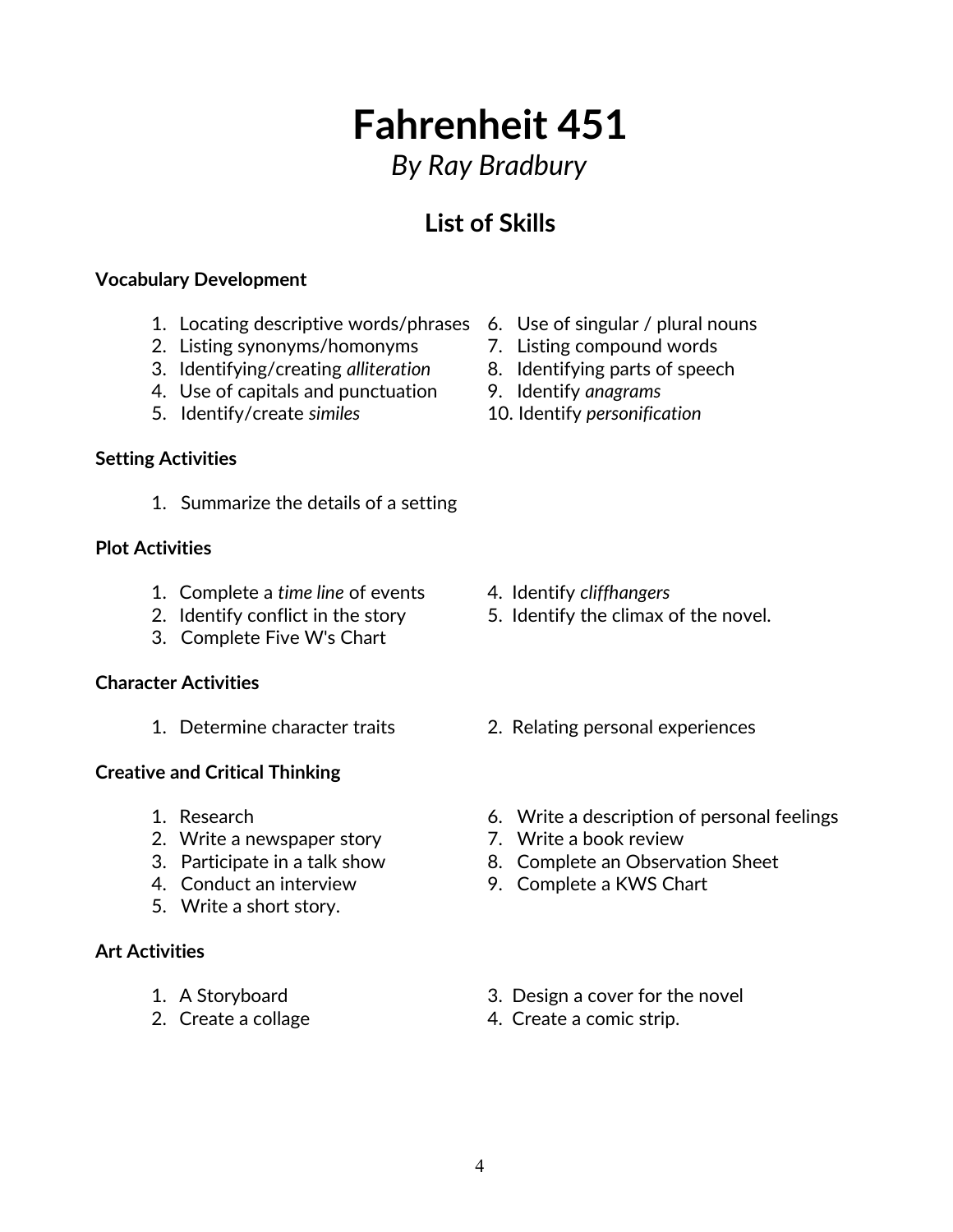*By Ray Bradbury*



Ray Bradbury's internationally acclaimed novel *Fahrenheit 451* is a masterwork of twentieth-century literature set in a bleak, dystopian future.

Guy Montag is a fireman. In his world, where television rules and literature is on the brink of extinction, firemen start fires rather than put them out. His job is to destroy the most illegal of commodities, the printed book, along with the houses in which they are hidden.

Montag never questions the destruction and ruin his actions produce, returning each day to his bland life and wife, Mildred, who spends all day with her television "family". But then he meets an eccentric young neighbor, Clarisse, who introduces him to a past where people didn't live in fear and to a present where one sees the world through the ideas in books instead of the mindless chatter of television.

When Mildred attempts suicide and Clarisse suddenly disappears, Montag begins to question everything he has ever known. He starts hiding in his home, and when his pilfering is discovered, the fireman has to run for his life. (The Publisher – Simon and Schuster)

### **Author Biography** *Ray Bradbury*

**Ray Bradbury** (1920-2012) was the author of more than three dozen books, including The Martian Chronicles, The Illustrated Man, Dandelion Wine, and Something Wicked This Way Comes, as well as hundreds of short stories. He wrote for the theatre, cinema, and TV, including the screenplay for John Huston's Moby Dick and the Emmy Award-winning teleplay The Halloween Tree, and adapted for television sixty-five of his stories for The Ray Bradbury Theatre. He was the recipient of the 2000 National Book Foundation's Medal for Distinguished Contribution to American Letters, the 2007 Pulitzer Prize Special Citation, and numerous other honors. (The Publisher – S & S)

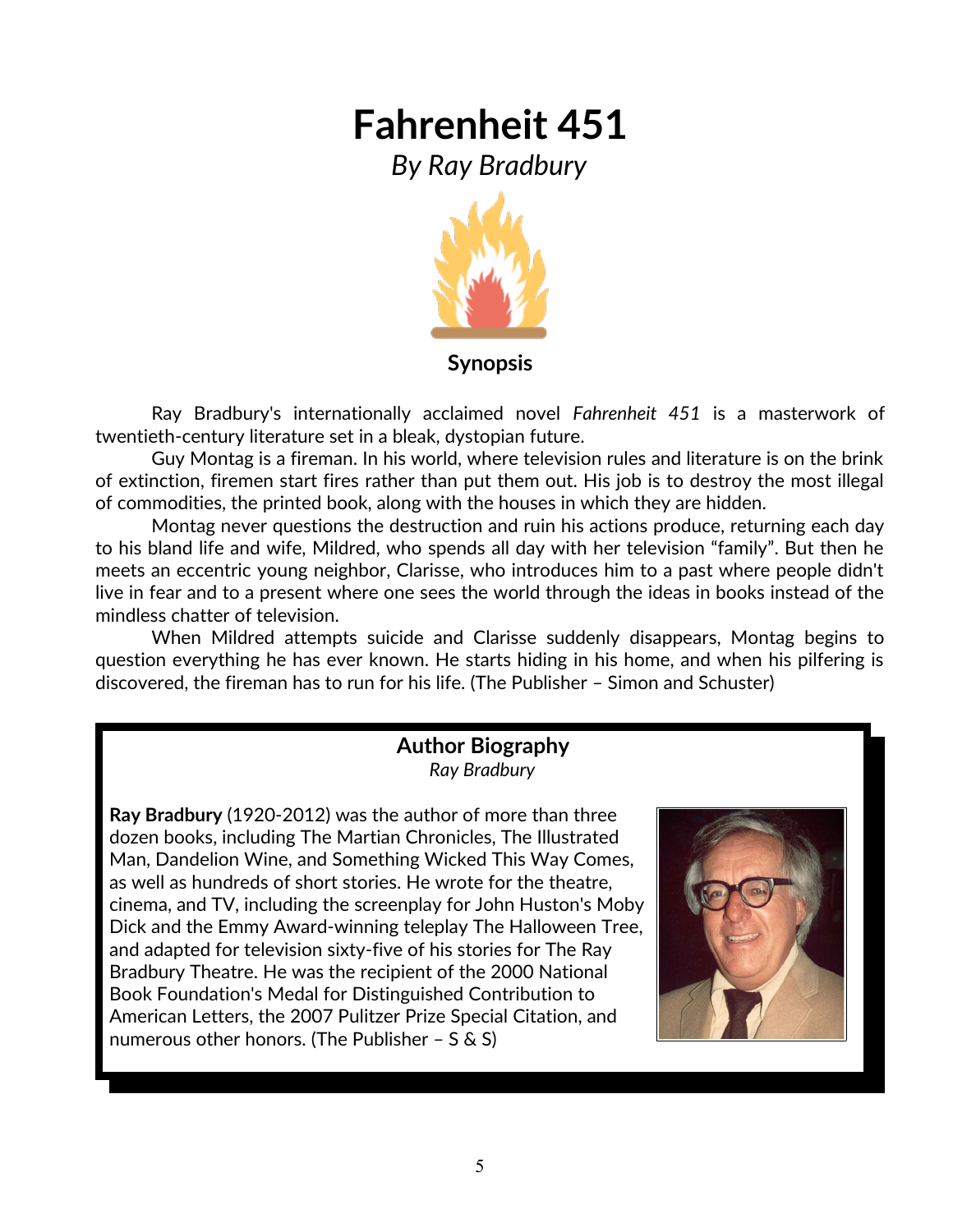*By Ray Bradbury*



**Student Checklist**

Student Name

| Assignment | Grade / Level | Comments |
|------------|---------------|----------|
|            |               |          |
|            |               |          |
|            |               |          |
|            |               |          |
|            |               |          |
|            |               |          |
|            |               |          |
|            |               |          |
|            |               |          |
|            |               |          |
|            |               |          |
|            |               |          |
|            |               |          |
|            |               |          |
|            |               |          |
|            |               |          |
|            |               |          |
|            |               |          |
|            |               |          |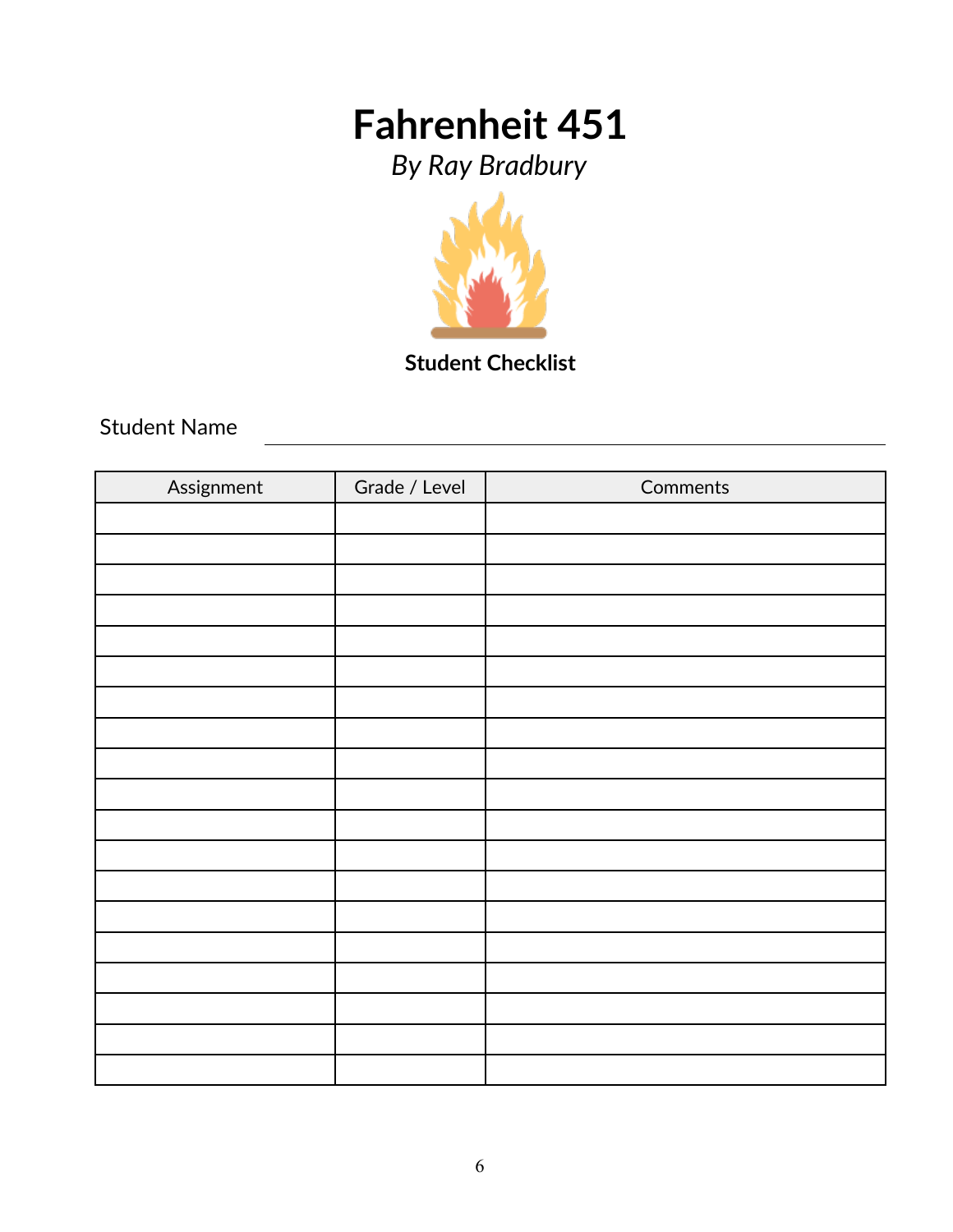

# *By Ray Bradbury*

## Name: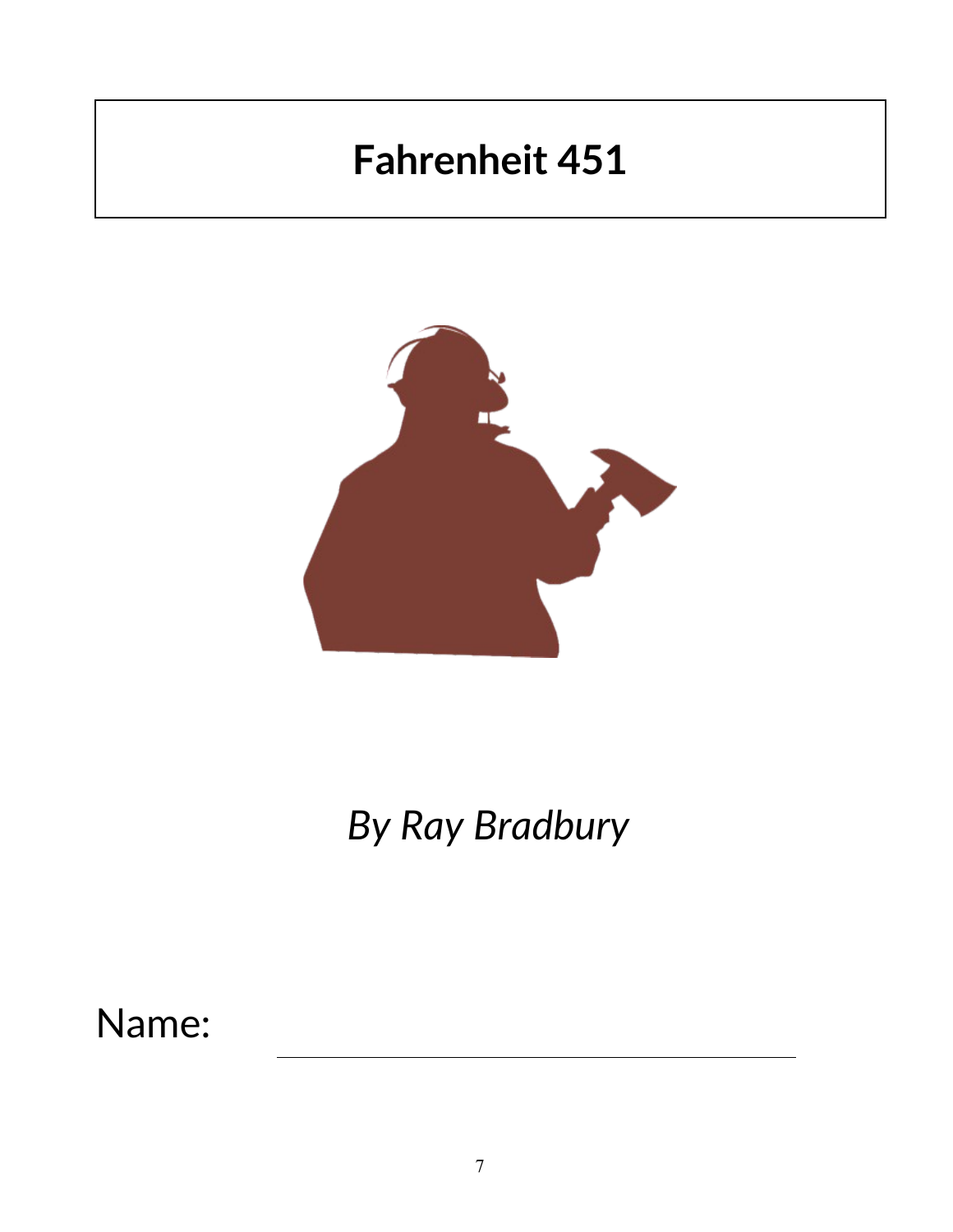### *By Ray Bradbury* **Chapter 1 – The Hearth and the Salamander**



### **Before you read the chapter**:

*Fahrenheit 451* is frequently classified as a 'dystopian' novel. Do a bit of research in your school library or the Internet and list at least three other novels that also fit into this category.

| Novel 1 | Author 1 |  |
|---------|----------|--|
| Novel 2 | Author 2 |  |
| Novel 3 | Author 3 |  |



## **Vocabulary (Activity A):**

Choose a word from the list that means the same or nearly the same as the underlined word(s).

| screaming   | quivering    | entirely   | misadventure |
|-------------|--------------|------------|--------------|
| fervent     | laughing     | tremendous | shining      |
| transcribed | exasperating | jesting    | saturated    |

| $\mathbf{1}$   | Later, going to sleep, he would feel the fiery smile still gripped by his<br>face muscles, in the dark.                                |  |
|----------------|----------------------------------------------------------------------------------------------------------------------------------------|--|
| $\overline{2}$ | The trees overhead made a great sound of letting down their dry rain.                                                                  |  |
|                | 3   "Strange. I heard once that a long time ago houses used to burn by<br>accident and they needed firemen to stop the flames."        |  |
|                | 4 How rarely did other people's faces take of you and throw back to<br>you your own expression, your own innermost trembling thoughts. |  |
|                | 5 He stood very straight and listened to the person on the dark bed in<br>the completely featureless night.                            |  |
|                | 6 Toast popped out of the silver toaster, was seized by a spidery metal<br>hand that drenched it with melted butter.                   |  |
|                | "Yes, I have. God knows why. You're peculiar, you're <u>aggravating,</u> yet<br>you're easy to forgive. You say you're seventeen?"     |  |
|                | 8   "All of those chemical balances and percentages on all of us here in<br>the house are recorded in the master file downstairs.      |  |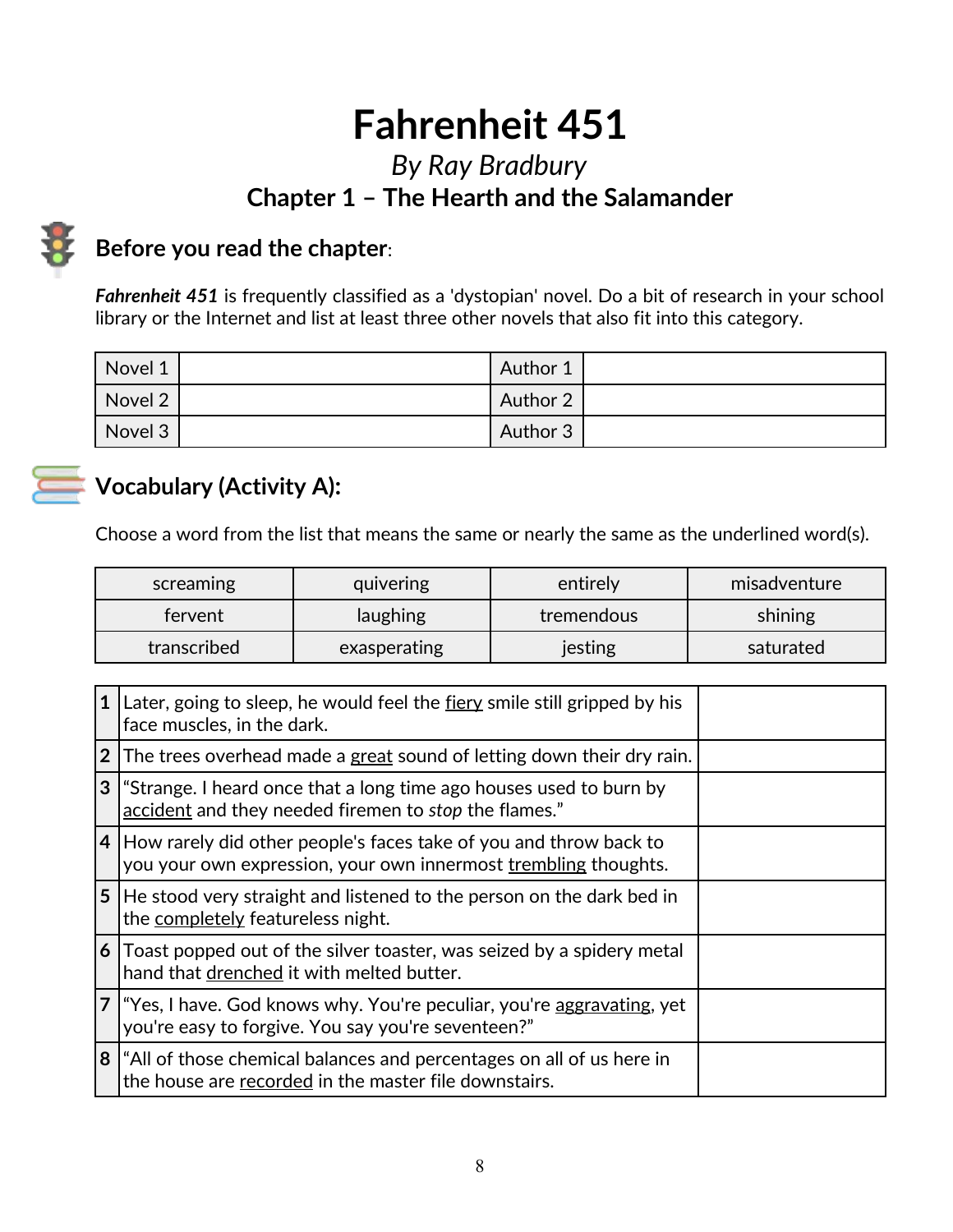### **Vocabulary (Activity B):**

Write a sentence using ten of the following words. Make sure that the meaning of the word is clear in your sentence.

| Luxuriously       |  |
|-------------------|--|
| Lengthened        |  |
| Transformed       |  |
| <b>Dimensions</b> |  |
| Pedestrian        |  |
| Subconscious      |  |
| Collapsing        |  |
| Experienced       |  |
| Tremendous        |  |
| Occasional        |  |
| Disposable        |  |
| Aggravating       |  |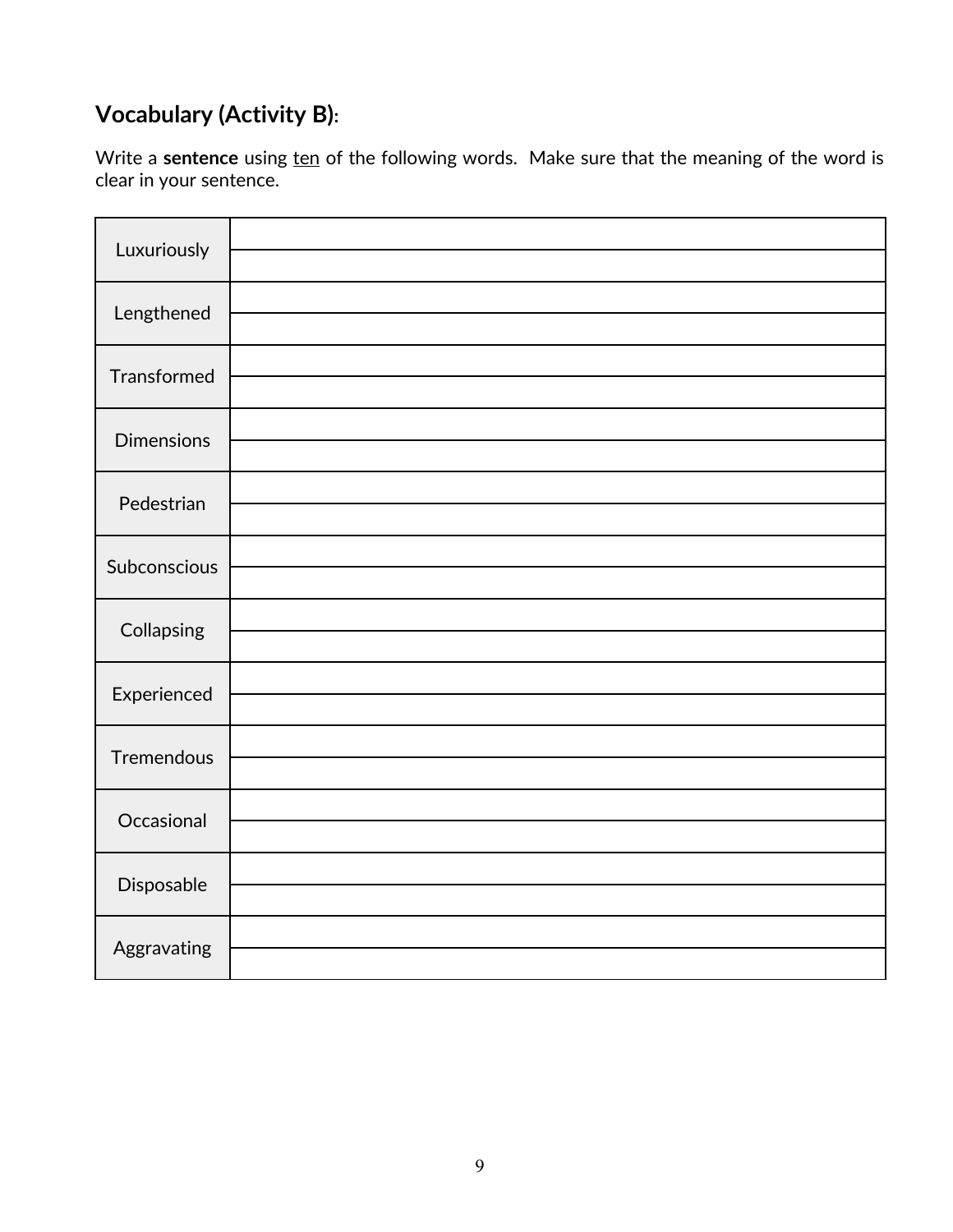

- 1. Describe the **setting** of the story as Chapter One begins.
- 2. Why did Montag seem so upset when he first met Clarisse?
- 3. What were the unusual treatments that the emergency team performed on Mildred after she took the bottle of sleeping pills?

4. What do you think the author intended to say when he made the following statement: "*Well, after all, this is the age of the disposable tissue. Blow your nose on a person, wad them, flush them away, reach for another, blow, wad, flush. Everyone using everyone else's coat-tails. How are you supposed to root for the home team when you don't even have a program or know the names?"*

5. Why did Clarisse say that she hated going to school?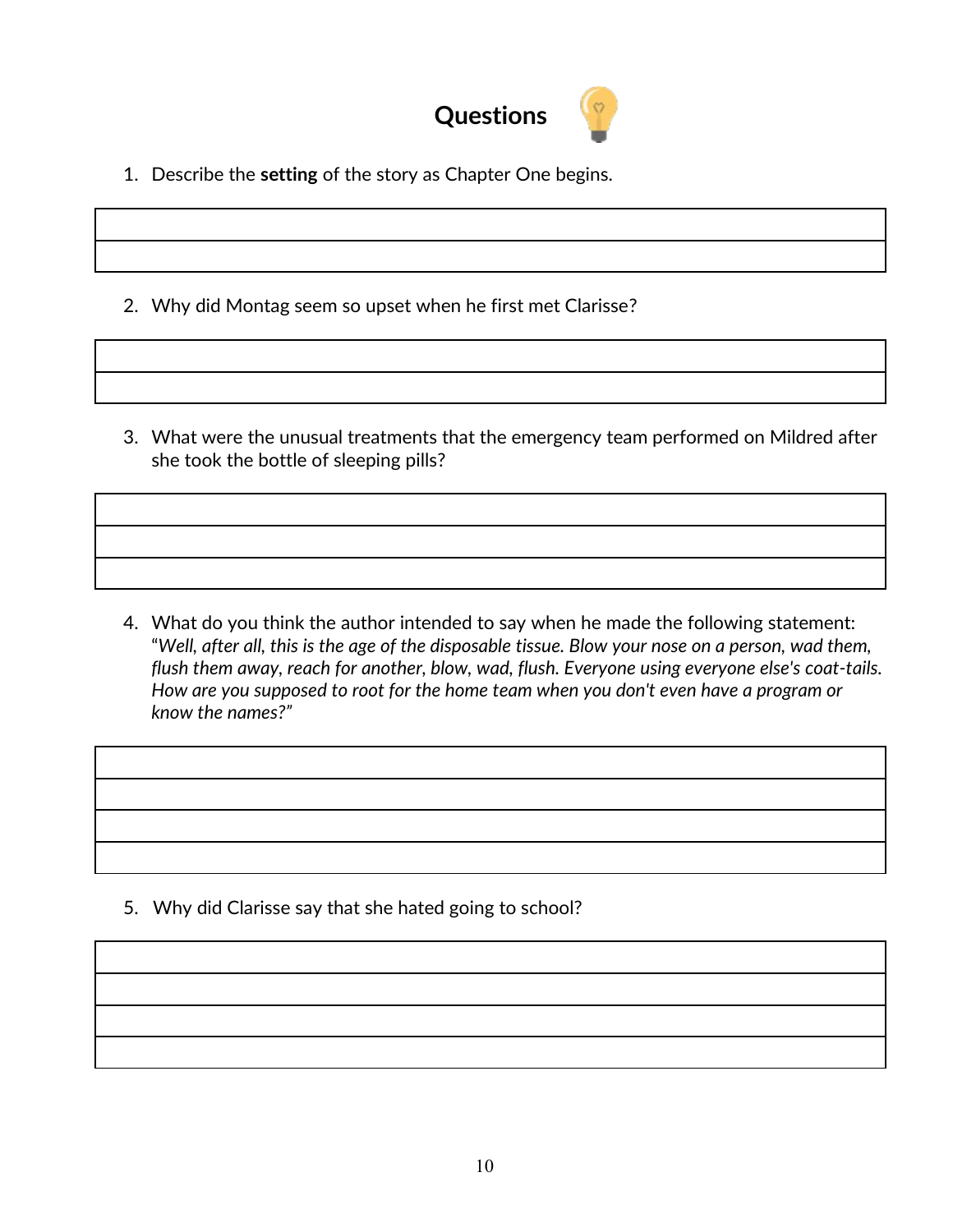6. Write a brief description on each of the personalities of the following characters:

| <b>Guy Montag</b>         |  |
|---------------------------|--|
| <b>Clarisse McClellan</b> |  |
| <b>Mildred Montag</b>     |  |

7. The author seems to paint a rather bleak picture of society in *Fahrenheit 451*. In your own words, describe the kind of society that you feel would be the most ideal.

8. There are several examples in this chapter where the author uses strange words to describe particular objects. For example, a portable radio is often referred to as an 'audio seashell'. Find another such example from *The Hearth and The Salamander*.

| Word | Description |
|------|-------------|
|      |             |

9. Why did Montag cry at the thought of Mildred's death?

10. Describe the significance of the following statement, and it's potential implications:  *"School is shortened, discipline relaxed, philosophies, histories, languages dropped, English and spelling gradually gradually neglected, finally almost completely ignored. Life is immediate, the job counts, pleasure lies all about after work. Why learn anything save pressing buttons, pulling switches, fitting nuts and bolts?"*

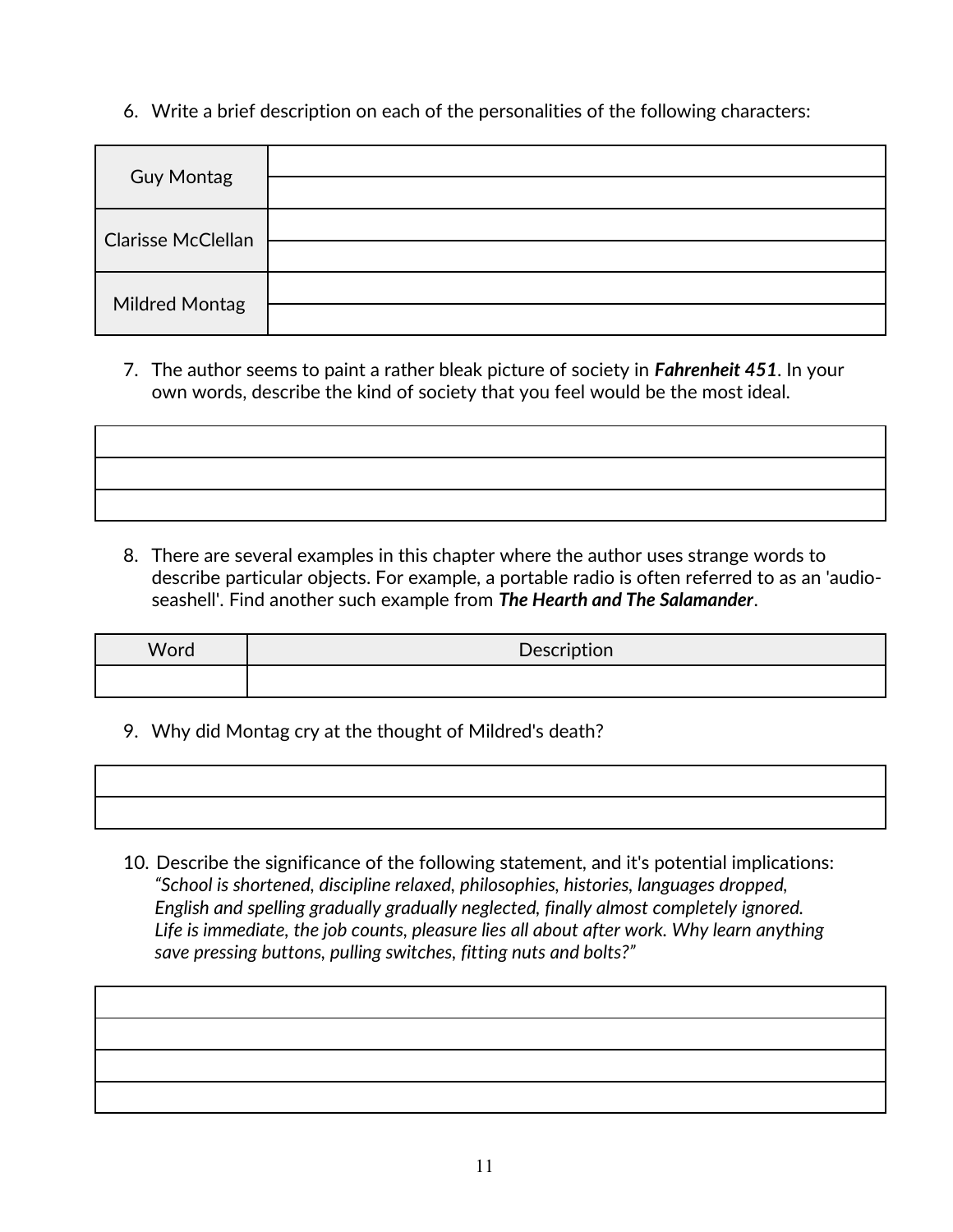### **Language Activity**



**A.** *PERSONIFICATION* is giving human qualities to something that is not human. Here is an example taken from *Fahrenheit 451*: *"As he stood there the sky over the house screamed. There was a tremendous ripping sound as if two giant hands had torn ten thousand miles of black linen down the seam. Montag was cut in half."*



Why do you think personification is a popular literary device used by many authors?

Create your own example of personification.

**B.** Rewrite the following sentences putting in the **correct capitalization** and **punctuation**.

i didn't know that montag laughed abruptly

sure she'll be okay we got all the mean stuff right in our suitcase here it can't get at her now as I said you take out the old and put in the new and you're okay

that's what I thought she chewed her toast sore stomach but I'm hungry as all get-out hope I didn't do anything foolish at the party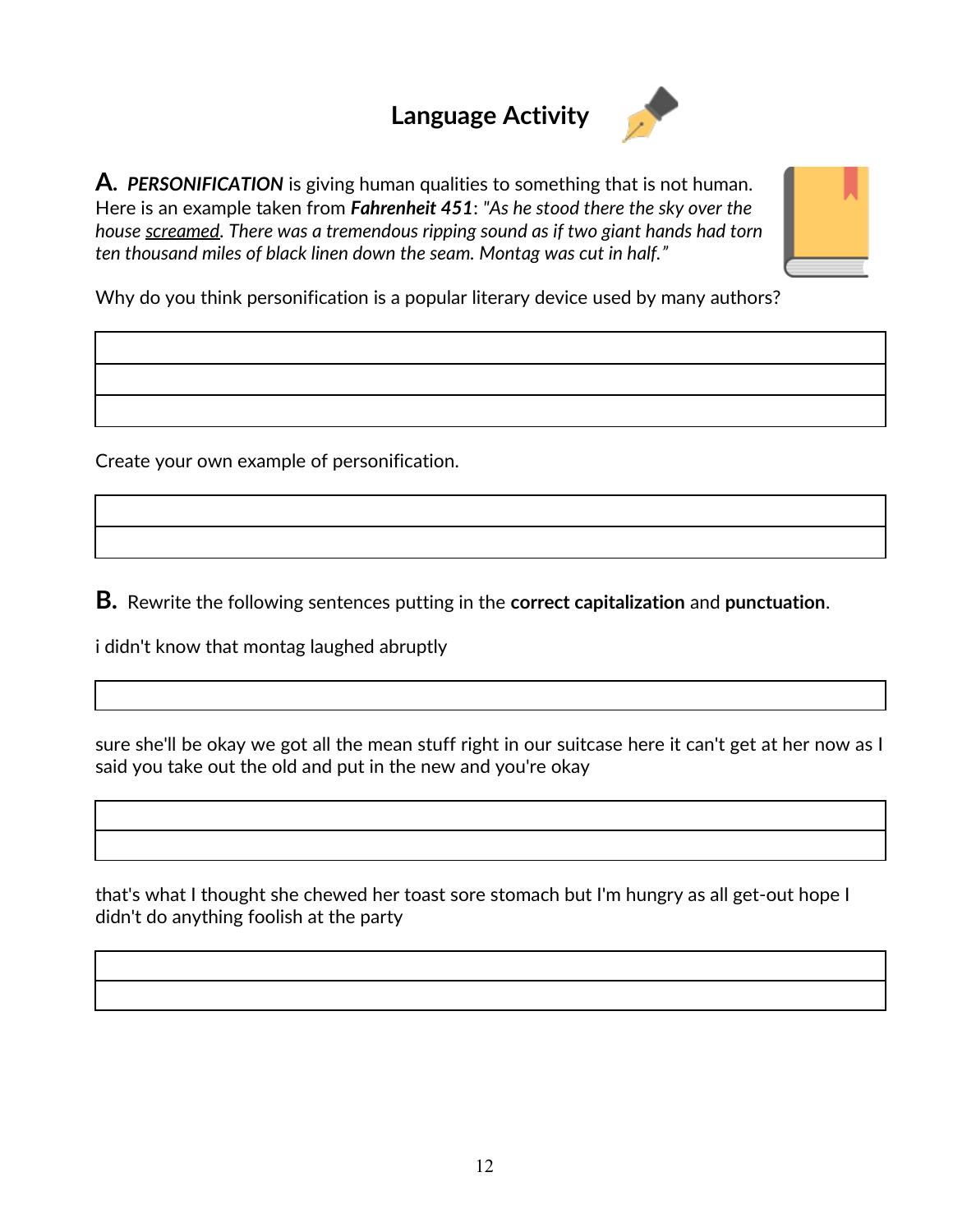**C.** Copy out any three sentences from these chapters and underline the **nouns** and circle the **pronouns**.

**D.** A **simile** is a comparison using the words "like" or "as". Here's an example from chapter two: "*He glanced back at the wall. How like a mirror, too, her face. Impossible; for how many people did you know that refracted your own light to you? People were more often-he searched for a simile, found one in his work-torches, blazing away until they whiffed out. How rarely did other people's faces take of you and throw back to you your own expression, your own innermost trembling thought?"*



What two things are being compared in this example?

Invent your own **similes** comparing the following items with something from your own imagination:

a) A baby crying.

b) A man laughing.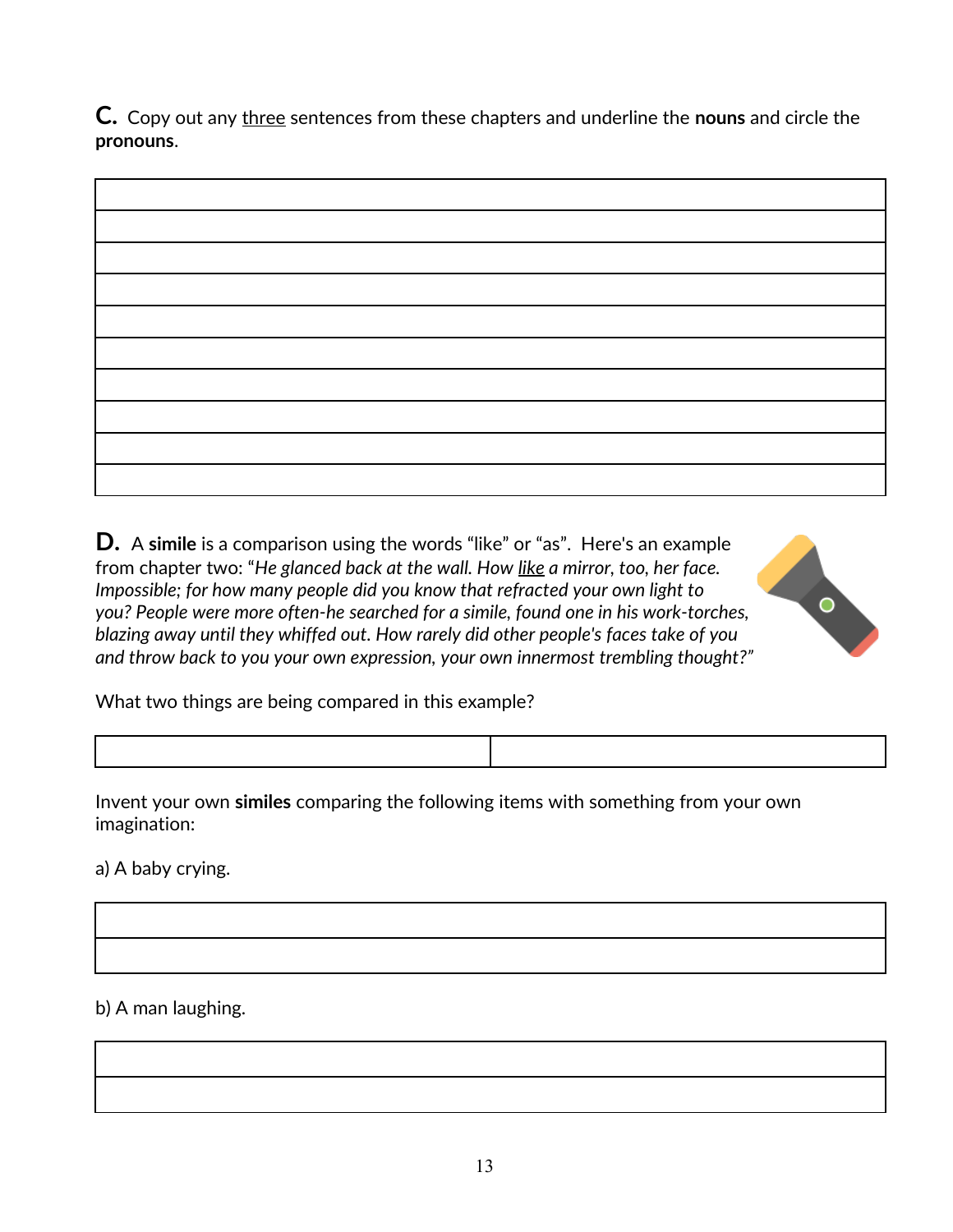## **E. Observation Chart**

*Fahrenheit 451* is a novel filled with sights and sounds. Look back over the first chapter and get as many examples of the five senses, then list them in the chart below with a brief description about where each was found. You may wish to choose your examples from one particular scene, or include a number of different scenes.



| Sight | Sound | <b>Touch</b> | <b>Taste</b> | <b>Smell</b> |
|-------|-------|--------------|--------------|--------------|
|       |       |              |              |              |
|       |       |              |              |              |
|       |       |              |              |              |
|       |       |              |              |              |
|       |       |              |              |              |
|       |       |              |              |              |
|       |       |              |              |              |
|       |       |              |              |              |
|       |       |              |              |              |
|       |       |              |              |              |
|       |       |              |              |              |

### **F. Anagrams**

An **anagram** is a word that is formed by changing the order of the letters of another word. For example, the letters in the word **SUED** can also form the word **USED.** Follow these directions to form the anagrams:



a) read the clue in the right-hand column.

b) Using the word in the left-hand column move [all of] the letters around in any order.

| <b>Word</b>       | Anagram | Clue                                                        |
|-------------------|---------|-------------------------------------------------------------|
| Allergy           |         | A room or building for the display or sale of works of art. |
| Cautioned         |         | The process of receiving or giving systematic instruction.  |
| Claimed           |         | Relating to the science or practice of medicine.            |
| <b>Streaming</b>  |         | Obtaining great skill of a particular art or activity.      |
| Spiracle          |         | An exact copy or model of something.                        |
| <b>Trounces</b>   |         | To give an account of an event or experience.               |
| <b>Reductions</b> |         | To make known by name to another in person.                 |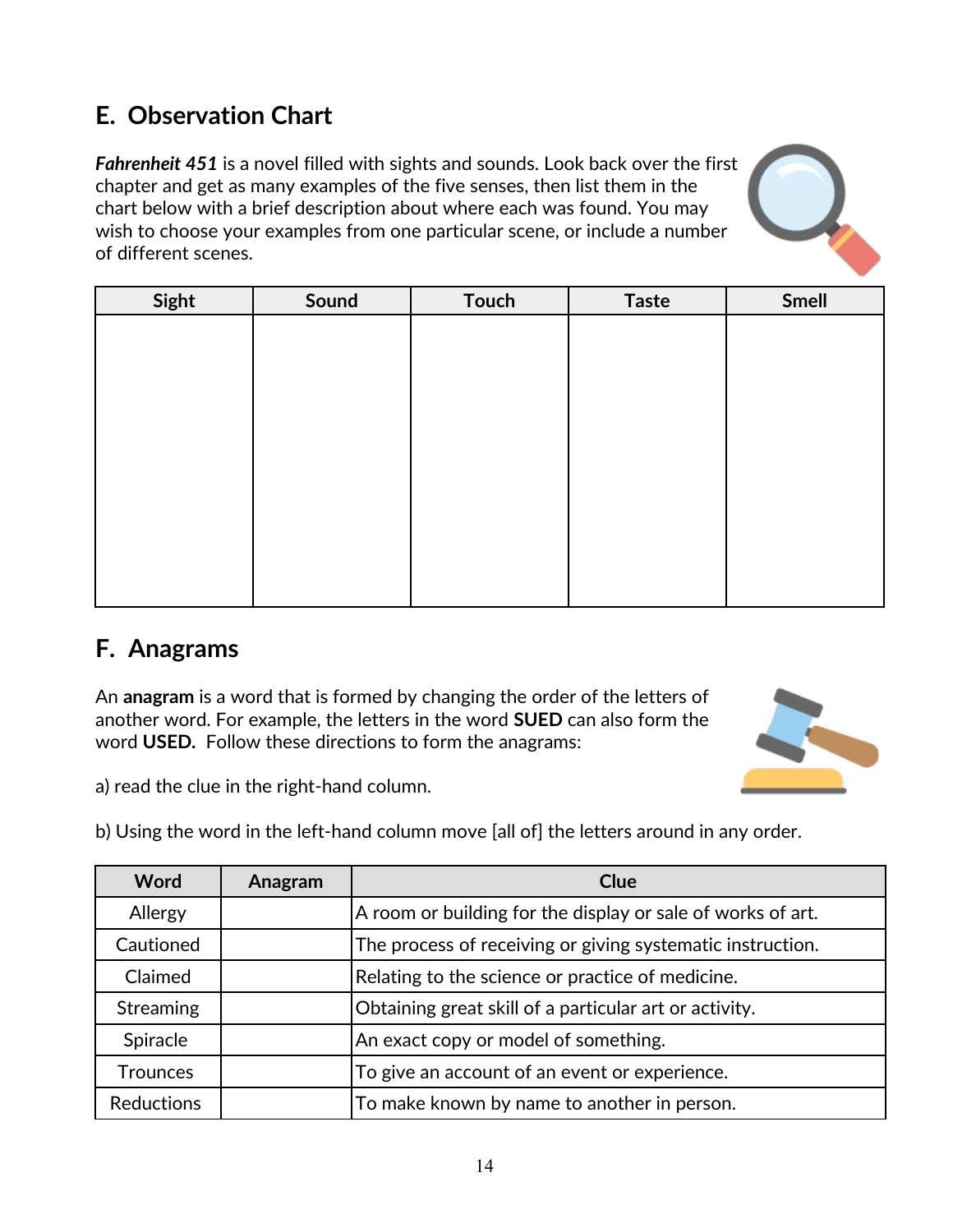## **G. Write a Short Story**

Your task is to write a one page story on any topic you choose. Your story must include one protagonist (hero), and one antagonist (villain). The formatting for the story should be as follows: There needs to be at least four paragraphs in total. One paragraph to introduce your characters and plot, two paragraphs to serve as the main body, and one final paragraph for the conclusion of your story.

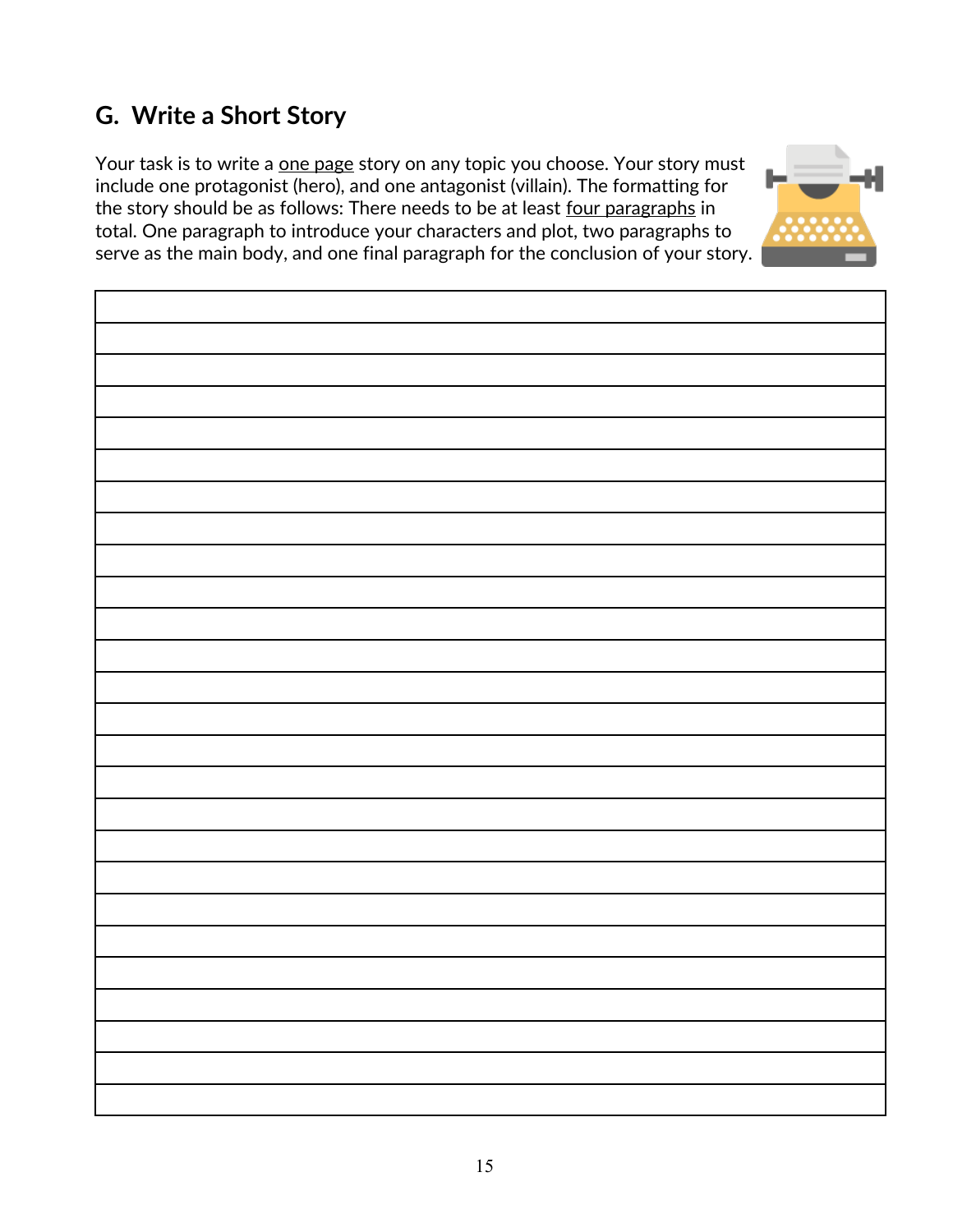### **H. A News Report**

Imagine you are a newspaper reporter during the time and place which *Fahrenheit 451* is set. You are asked by your editor to write a short summary of one of the main character's adventures for your interested readers. Be sure to follow correct news-article formatting.

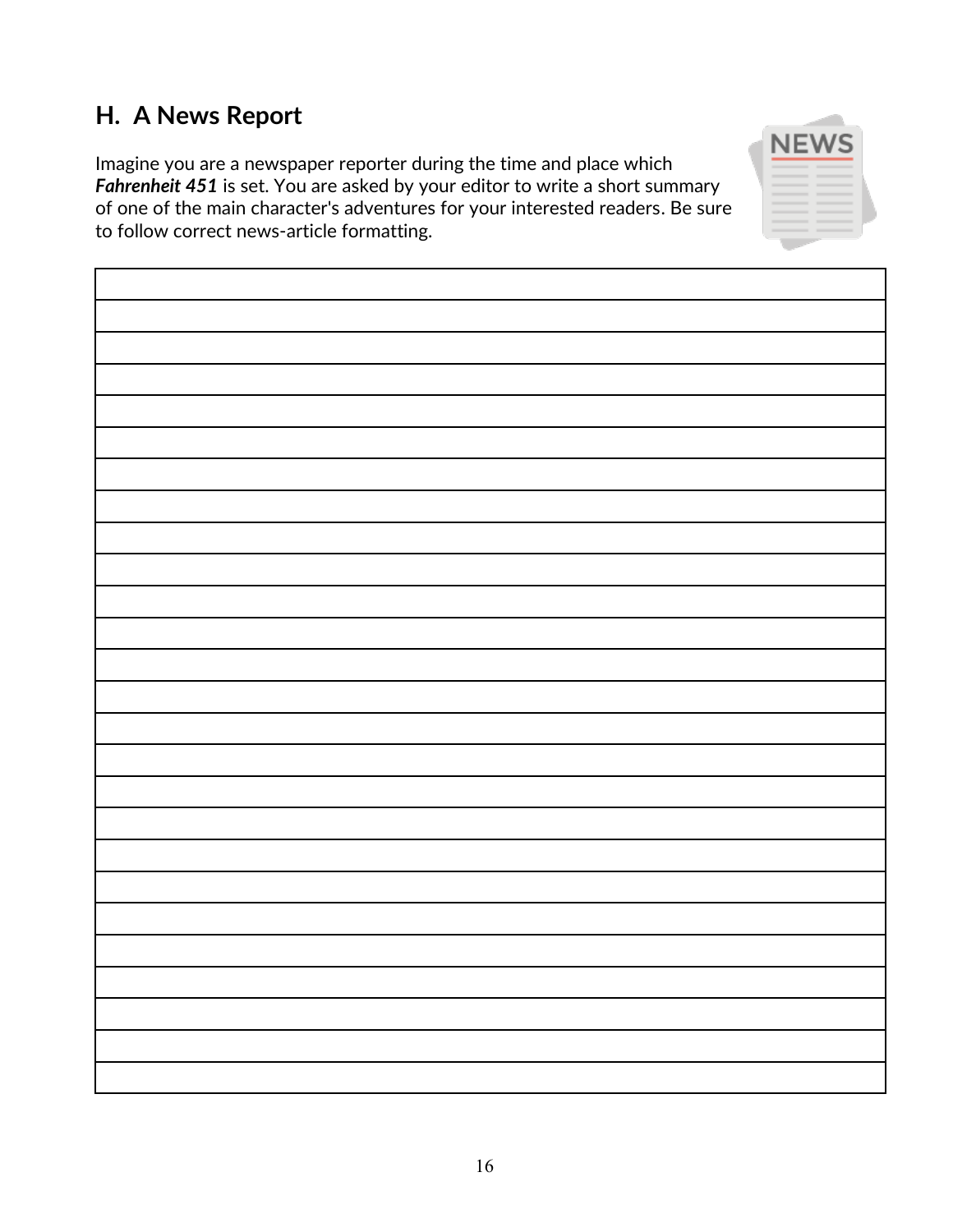## **Extension Activity**



### **A. Storyboard**

A storyboard is a series of pictures that tell about an important event in a story. A storyboard can tell the story of only one scene – or the entire novel.

Complete the storyboard below illustrating the events described in chapter one of *Fahrenheit 451* You may wish to practice on a separate piece of paper.